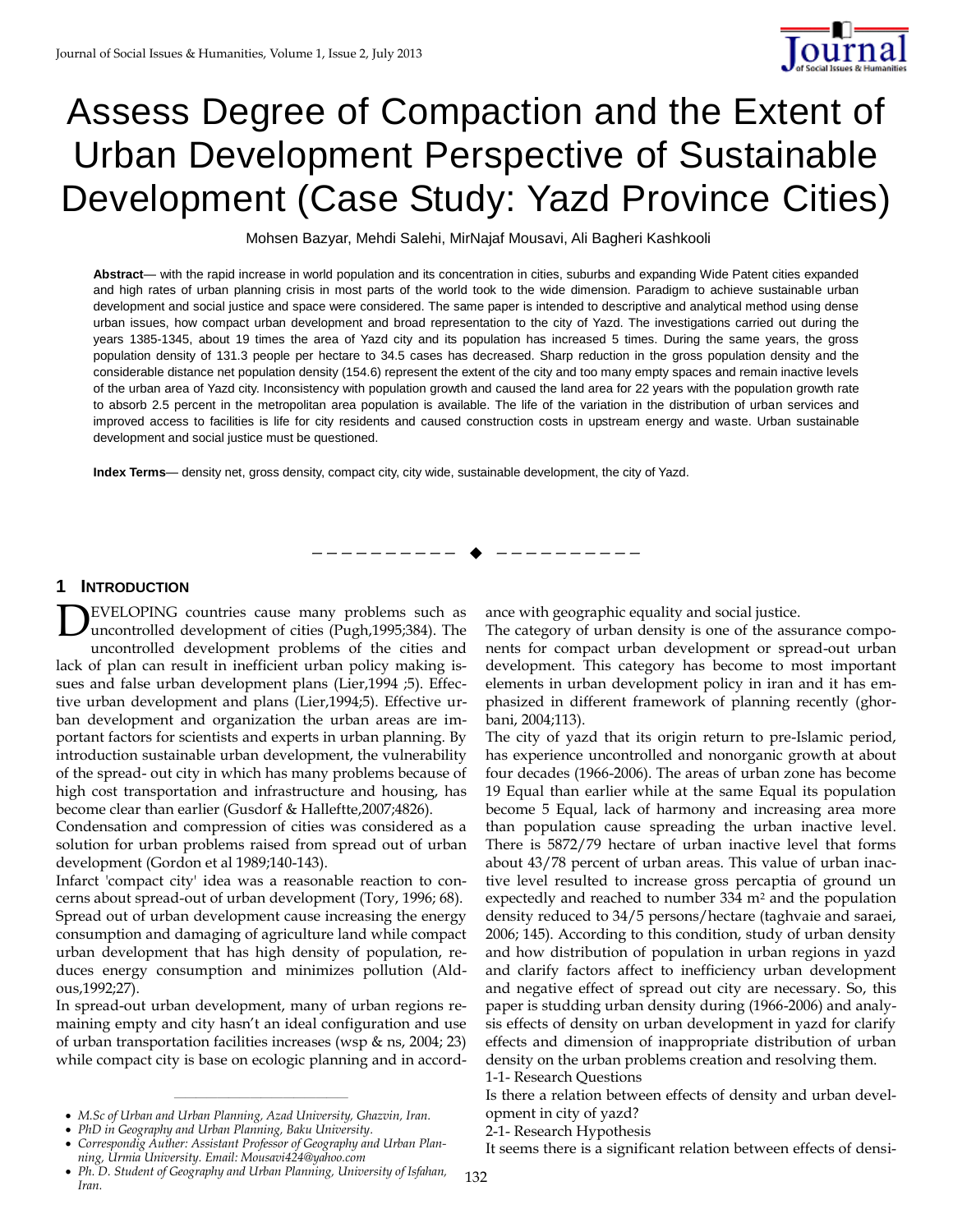# ty and how to urban development in city of yazd.

## **2 METODOLOGY**

The purpose of this study is survey of how urban development in city of yazd base on the urban density index. According to the nature of mentioned case and components the dominant of approach to the study is descriptive-analytical. Information has been collected from yazd housing and urban development organization and urban master plan. Then, density and spread-out of yazd have been studied and analyzed by underlying urban density as a master component for identification how the urban development is and using statistical models, Lorenz curve, holdern method and etc.

#### 1-2- The study Area:

Yazd province with area about129214 km2 (7/94 percent of total area of Iran) is third most widen province in country. Base on the last political division in 2011 have 11 cities, 24 town, 20 sections and 51 rural district (statistical center of Iran, 2011). According to statistical data in 2011, yazd with 486152 population has 7 Equal population than meybod, second largest city in province.

The highest population density between cities of province belong to city of yazd with 32/7 persons/km<sup>2</sup> and the lowest one belong to nir with 1/6 persons/km<sup>2</sup> (table 1, fig 1).

TABLE 1 STRUCTURAL DIVISIONS OF CITIES IN YAZD PROVINCE 2011

| Cities    | Population | Area(He) | Net Density              |
|-----------|------------|----------|--------------------------|
| Abarkouh  | 23986      | 2856     | $\overline{\frac{8}{4}}$ |
| Ashkezar  | 15663      | 2504     | 6/3                      |
| Ardekan   | 56776      | 3997     | 14/2                     |
| Ahmadabad | 5019       | 1168     | 4/3                      |
| Bafgh     | 33882      | 2343     | 14/5                     |
| Bafrueyh  | 6486       | 1152     | 5/6                      |
| Bahabad   | 7652       | 1367     | 5/6                      |
| Taft      | 15717      | 2487     | 6/3                      |
| Hamidiya  | 37428      | 1216     | 30/8                     |
| Khzrabad  | 581        | 311      | 1/9                      |
| Dyhuk     | 3346       | 1022     | 3/3                      |
| Zarch     | 10753      | 973      | 11/1                     |
| Shahedyh  | 16571      | 1845     | 9                        |
| Tabas     | 35150      | 2602     | 13/5                     |
| Ashghabad | 4623       | 577      | 8                        |
| Aghda     | 1809       | 637      | 2/8                      |
| Mehriz    | 28483      | 3590     | 7/9                      |
| Meybod    | 66907      | 5906     | 11/3                     |
| Mehrdasht | 7390       | 1089     | 6/8                      |
| Marvast   | 8865       | 576      | 15/4                     |
| Nir       | 1620       | 1035     | 1/6                      |
| Nodoushan | 2332       | 452      | 5/2                      |
| Herat     | 12392      | 1033     | 12                       |
| Yazd      | 486152     | 14877    | 32/7                     |



## **3 RESEARCH FINDINGS**

1-3- Time Analysis of urban density in city of Yazd:

The city of Yazd like other cities in Iran has experienced inorganic development scenario after land reform, that is Inharmonious and uncoordinated physical development has been preferred to physical development (pour ahmad & shamaei, 2001; 10). It resulted in unless more than 1300 hectare of land in urban zone (urban land organization of Yazd province, 2001). Base on the statistical data in 1966, city of Yazd has 710 hectare area and its population was about 131/3 persons/hectare during 1966-2006, urban physical development has more trend of growth than population and urban density reduced from 131/3 persons/hectare to 34/5 persons/hectare in which indicates continues of horizontal development growth and uncontrolled development of city by high speed trend (table 2).

TABLE 2 POPULATION TRANSFORMATION, BUILT SURFACES AND URBAN DEN-SI-TY IN YAZD CITY 2006-1966

| year | Area(He) | population to<br>beople | Percent of Area<br><b>Changes</b> | Percent of popula-<br>tion Changes | population densi-<br>হ |
|------|----------|-------------------------|-----------------------------------|------------------------------------|------------------------|
| 1966 | 710      | 93241                   |                                   |                                    | 131/3                  |
| 1973 | 924      | 120000                  | 30/1                              | 28/7                               | 129/8                  |
| 1976 | 1157     | 135925                  | 25/2                              | 13/3                               | 117/5                  |
| 1983 | 2665     | 206384                  | 130                               | 51/8                               | 77/4                   |
| 1986 | 3400     | 230483                  | 27/6                              | 11/7                               | 67/8                   |
| 1996 | 8550     | 326776                  | 51/5                              | 41/8                               | 38/2                   |
| 2001 | 10708    | 373054                  | 25/2                              | 14/2                               | 34/8                   |
| 2002 | 11000    | 380103                  | 1/89                              | 1/8                                | 34/5                   |
| 2006 | 13388/7  | 461743                  | 2/71                              | 21/5                               | 34/5                   |

Source: Master Plan for Yazd city and authors calculaions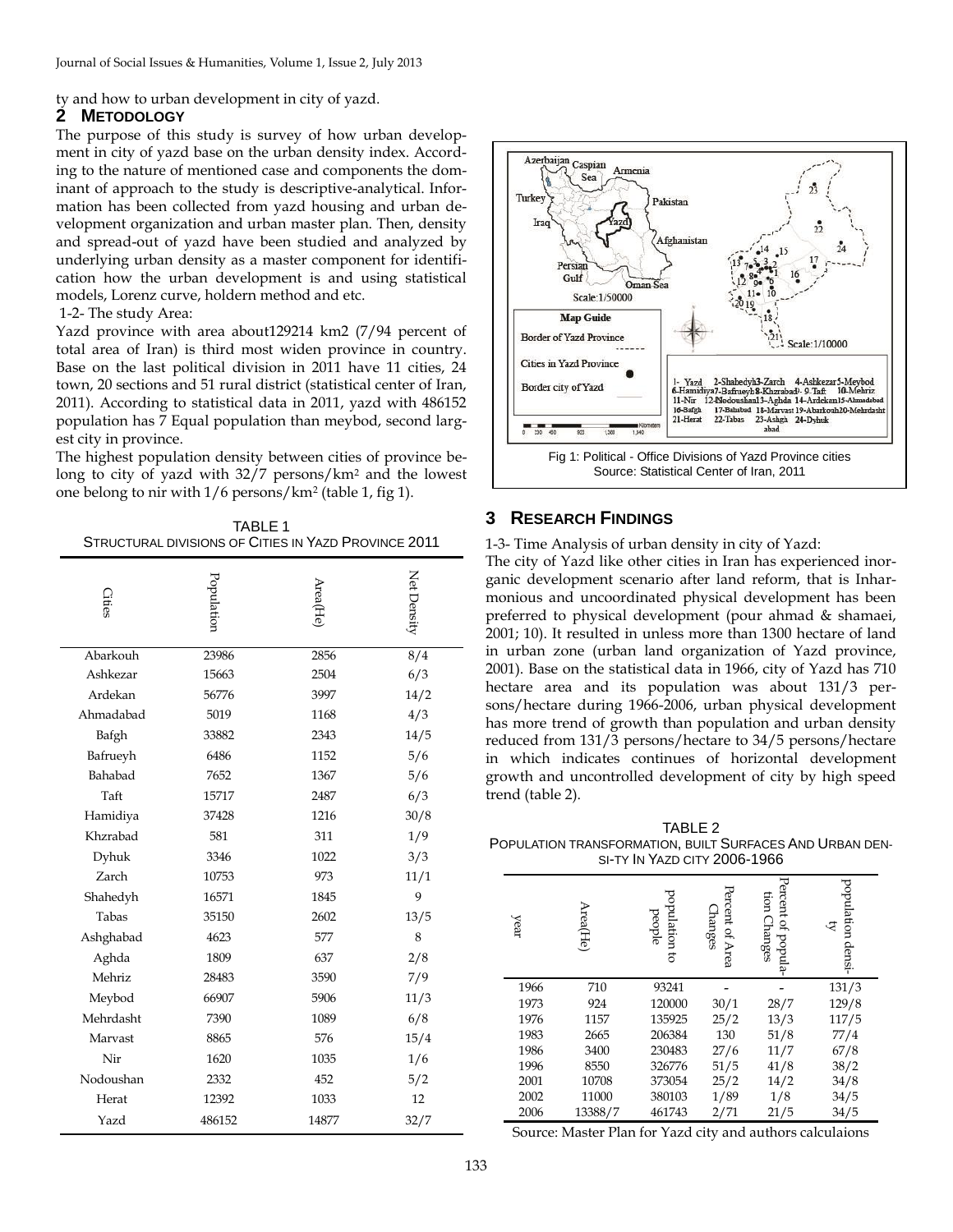Table (2) indicates decline trend of population density in city of Yazd. During 1966-2006, annual growth rate of Yazd areas was about 8/2 percent/year so that this number for population at same time was about 4/1 percent/year. This means that population growth rate does not display harmony with area growth rate and area has more two time growth than population in which this result raises horizontal and uncontrolled development in city of Yazd. The index of area variations has increased from 25/2 in 1976 to 130 in 1983. This index to population in these years has increased from 13/3 to 51/8. This case indicates increase of population and physical development for city during several years after revolution have many population from war immigration have came into this city. Studying regression relation between increase of population and area of city indicate strong and significant correlation for them.

Regression relation between these factors follows from following logarithmic relation:

Equality 
$$
y = 111/34 \text{ Ln}(x) - 652/12
$$
  $R^2 = 0/961$  in plot (1)

shows that area of city has more growth than population and also by increase of population, its density has reduced in which correlation coefficient between increasing the population and density during 1966-2006 was about –0/97. This indicates that she was reversal and negative correlation between two variables. This case is according to worldwide experiences. Because by increasing the city area, it creates new needs and new spaces (ghorbani, 2005; 125). But growing the urban areas and spaces in city of Yazd was more rapid than population in which this case raised from uncontrolled development in city of Yazd.



Considerable interval between urban not density and urban gross density is an important point in analysis of Yazd urban densities. In 2006, gross density was 34/5 percent / hectare and net density was 154/6 persons / hectare. This case conforms uncontrolled growth of Yazd. The interval 120/1 between gross and net density in hectare indicates that there is empty and non structured lands within urban zone.

2-3- Studying Centralization and Dispersion of Urban Density Using Statiscal Methods:

In studies of urban planning, having a quantities number of population is absolution necessary but it is not enough to reach purpose and it should be stabilized a relation between area and population then relation between pressure of popula-

tion on the land and economical facilities are created (javan, 2001; 74-76). Furthermore, density is one of the most important elements in urban context in which are always considered by urban planners (ghorbani, 2004; 113). Reasonable relation between urban densities and urban area can result in optimum and equal distribution of resources and equality social, economical, cultural, physical, entertainment facilities and services between different regions in cities.

For study of how distribution of population and area are, statistical quartet methods and Lorenz curve have been used. a- Quartet Distribution Method

In quartet method that urban density is divided to four sections and value of each section are determined (mahdavi, 1998; 66). First, areas density were arranged from lowest to highest values base on density and divided to four equal divisions based on number of areas. Based on content of table 2, about 75/3 percent of city population have be longed to 35/4 percent of city area will in regions with high density in which include full context of city only have 17/9 percent of city area.

Only in moderate and high density, population with area has distributed uniformity. There are many populations in city center and old context and there are population dispersion in the new and countryside section of city (table 3).

TABLE 3 POPULATION DISTRIBUTION AND AREA OF YAZD CITY BASED ON STATISTI-CALLY QUARTERS

| quarters                    | area   | population | Percent<br>of aera | ercent of<br>ulation |
|-----------------------------|--------|------------|--------------------|----------------------|
| Low density 1-17            | 4741/8 | 69982      | 35/4               | 15/3                 |
| Medium Density 17-28        | 3471   | 117947     | 25/9               | 25/5                 |
| High density 28-49          | 2784/3 | 117641     | 20/8               | 25/4                 |
| Very high density 49-<br>76 | 2391/7 | 156183     | 17/9               | 33/8                 |



B- Lorens Curve: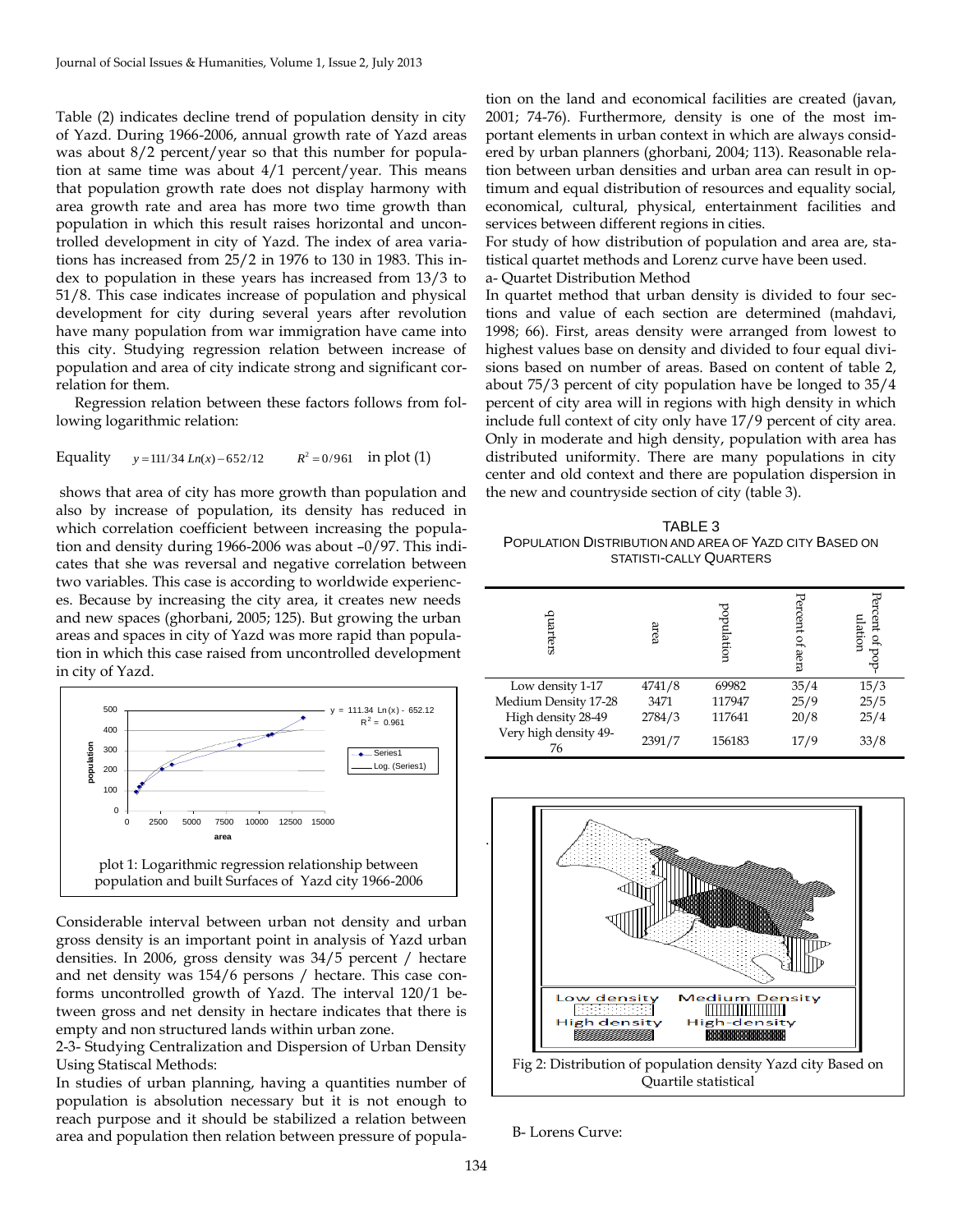Lorens curve is one of Measurement methods of how population distribution is in areas of a city. To display population distribution and population acceptance in urban areas on the lorens curve, density percentage of the number of area is used on axis x and density percentage of population is used on axis y in which using this method, population distribution in urban regions have been studied.

The value of Gini factor was 0/26 that display there is a relative harmony between population distribution within urban regions in city of yazd. Mismatch value is about 0/26 . This mismatch occurs because there is not equality and there is not a proper relation between population growth and area (km<sup>2</sup> )(table 4).

| TABLE 4                                                  |
|----------------------------------------------------------|
| DENSITY PERCENT OF POPULATION AND AREA IN YAZD CITY DIS- |
| TRICTS 2006                                              |

| Districts                    |                            | Area       |         | population             |        |            |                        |
|------------------------------|----------------------------|------------|---------|------------------------|--------|------------|------------------------|
|                              |                            | Amount     | Percent | Accumulated<br>Percent | Amount | Percent    | Accumulated<br>Percent |
|                              | District<br>$\mathbf{1}$   | 1036       | 7/7     | 7/7                    | 34109  | 7/4        | 7/4                    |
| Region 1                     | District<br>$\overline{2}$ | 977        | 7/3     | 15                     | 49491  | 10/<br>7   | 18/1                   |
|                              | District                   | 1380<br>/4 | 10/3    | 25/3                   | 101701 | 22         | 40/1                   |
|                              | District<br>$\overline{2}$ | 945<br>/7  | 7/1     | 32/4                   | 39244  | 8/5        | 48/6                   |
| Region 2                     | District<br>3              | 861<br>/5  | 6/4     | 38/8                   | 28906  | 6/2        | 54/8                   |
|                              | District<br>$\overline{4}$ | 1011<br>/3 | 7/5     | 46/34                  | 54482  | 11/<br>8   | 66/6                   |
|                              | District<br>$\mathbf{1}$   | 1749<br>/7 | 13/1    | 59/4                   | 49912  | $10/$<br>8 | 77/4                   |
| Region 3                     | District<br>$\overline{2}$ | 1694<br>/8 | 12/6    | 72                     | 363666 | 7/9        | 85/3                   |
|                              | District<br>3              | 1025       | 7/6     | 79/6                   | 12806  | 2/7        | 88                     |
| Separate<br><b>Districts</b> | Shahed-<br>yh              | 2022       | 15/2    | 94/8                   | 20810  | 4/6        | 92/6                   |
|                              | hamidi-<br>ya              | 685<br>/3  | 5/3     | 100                    | 33926  | 7/4        | 100                    |



#### City of Yazd:

Three indexes include density gradient index, full context urban zone ratio and holdren methods have been used for analysis of urban development. In city of yazd and urban span and compression.

#### A- Analysis Density Gradient

Density gradient is a Criterion for measuring the suburbanization in cities. Gradient equality sets base on two factors include distance from city center and population density that mentioned method at the first time was used by Clark in 1971. Ghorbani was used this method for city of tabriz (ghorbani, 2005; 126). Study of density gradient and its variations in city of yazd indicates extreme reduction of gradient from center to suburban, from center until radius 2500 m, urban density is about 60 persons/hectare that at radius 3400 m reaches to 54 percent / hectare and at radius 4300 m it is 38 persons / hectare and finally, at radius 13000 m this value reaches 5 persons/hectare (Chart 3).

City center has high population density, because commercialservices activities are done in this region, old context and disadvantage family with high number of children exist within this region of city, reducing density from center to suburb is caused by many empty places within city and widespread development of city.

Different variation of density gradient in yazd, from center to north and south occurs with extreme reducing of density. There is a relative reducing of density from center of city to west and east direction. International and communication road in which has caused linear development of yazd toward south and north direction and joining villages to city of yazd are most reasons for extreme reducing of density from center to north and south direction.

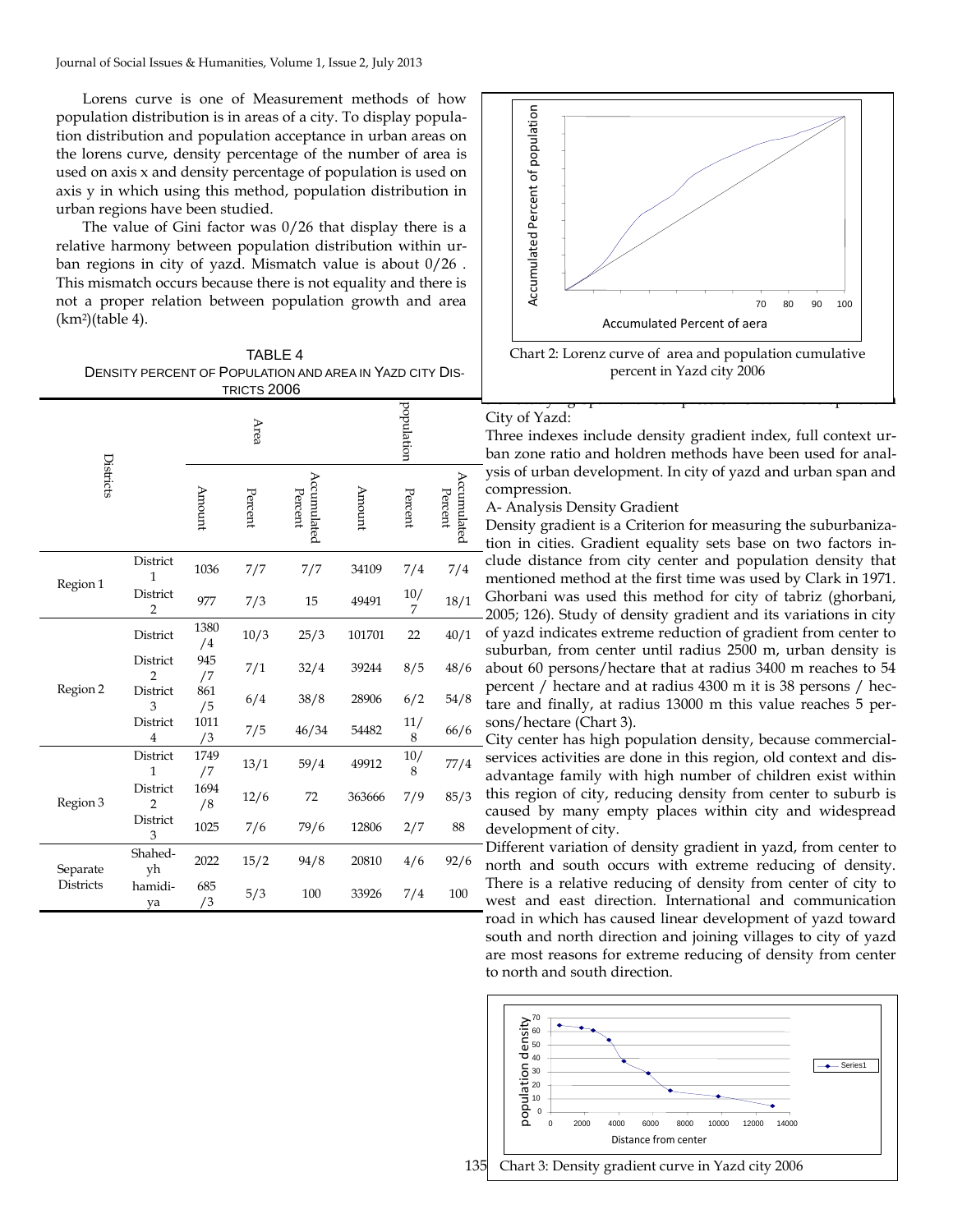| CALCULATION OF PHYSICAL GROWTH YAZD CITY USING HOLD- |  |
|------------------------------------------------------|--|
| <b>ERN METHOD</b>                                    |  |

| Period    | proveh<br>population<br>(percent)<br>hue to | growth<br>widespread<br>(percent)<br>Due<br>5 |
|-----------|---------------------------------------------|-----------------------------------------------|
| 1966-1976 | 77                                          | 23                                            |
| 1976-1986 | 49                                          | 51                                            |
| 1986-1996 | 38                                          | 62                                            |
| 1996-2006 | 77                                          | 33                                            |
| 1966-2006 | 54                                          | 46                                            |

#### B- Area (km2) of City Zone Ratio

This is one of method to clarify the city development, urban context zone with centrality of Shahid Beheshti Squar (C.B.D) and location of breaking the density gradient curve was computed. Then using dividing urban full context to city zone, amount of compression and span of city was determined.

Are of urban full context is 155 hectare and total area of city zone is 13388/8 hectare that mentioned coefficient for city of yazd is 0/12 . This number is equal with number of 0/345 for city of tabriz that computed by ghorbani (2005). Compare numbers indicates that city of yazd has a considerable span in urban development.

### C- Holdren Method:

The holdren method is one of methods for clarification of uncontrolled urban growth. Jhon holdren used this method for determine of the horizontal urban growth and population growth. Using this method, one can clarify how much of city growth rises from population growth and how much rises from uncontrolled urban development (Hekmatnia & Mousavi, 2006, 131-133).

Results of table 5 show that during 1966-1976, 77 percent physical development comes from population growth and 23 percent comes from horizontal and uncontrolled development. This number during 1976-1986, 49 percent for population growth and 51 percent for horizontal development was computed. During this period, horizontal development of city relative to earlier period increases about 28 percent immigration of rural population into city and forming ecological segregation in city of yazd, in which lead to suburban regions, are reasons for this case.

During 1986-1996, uncontrolled urban development reached to 62 percent, during 1996-2006, because of urban master plan operation and control of development of city, uncontrolled urban development has been reduced extremely and reached to 33 percent. Totally, during 1966-2006, about 54 percent of yazd growth rises from population growth and about 46 percent of growth rises from urban widespread growth. As shown by the other methods, the city of yazd is grown widely. Proposed density in master plan has been estimated about 60 persons / hectare. Assuming this density, potential population with current area will be about 803326 persons. About 2/5 percent should be considered for annual population growth if population growth the city of yazd facing extreme immigration, in that case, exponential population growth (zanjani, 1999, 256) Shows that city of yazd has enough land for attract population about 22 years, with current extent until become a compact and acceptable city.

#### 3- Discussion and Conclusion:

While rapid increasing of population is occurred For cities, especially in development countries, urban sustainable development is necessary to encounter with disasters that threats human societies in future (Auclair, 1997; 289), kind of urban development, sustainable, that considers current residences of city without destroying of future generation (wced, 1987; 43) and reduces threats that posed by the Futile use of nonrenewable resources (Burgess, 2000; 10). Compact city and avoiding of uncontrolled development is one approach of urban development that urban planners have considered to reduce waste of energy resources and destroy of agricultural land during recent decades.

As results of study shows, using urban density for explanation urban development, can be proper criteria.

Analysis of urban density in yazd indicates that city of yazd has experienced an Inharmonious development after lands reform based on statistical data, number of density 131/3 persons. In 1996 has reduced to 34/5 persons in 2006.

Extreme reducing of density in city of yazd raises from suburbanization and uncontrolled development widespread development of yazd has been resulted to non equality distribution of urban services between different regions and has threaded social justice and social space, because wide spread urban development has need to car for access of services that middle – class and low income citizens can't buy automobile so lost many of their income for transportation cost. On the other hand, higher cost for infrastructures and using private cars by rich citizens, increased environment pollution so that space sustainability and justice lost its position in society. Different methods such as quartet, density gradient, urban full context to area of city ratio and holdren equality method have been used to display more wide spread development of yazd. Results indicate this trend.

Quartet method validates mismatch between non-harmonious spatial distribution and population and index of area and population variations shows that area of city of yazd have been grown several time than population. Comparison between urban net density and gross density indicates considerable distance between them. So that their distance is about 120/1 persons/hectare. This case raises from many empty places in city zone that remainds as an inactive urban levels. This case has resulted to horizontal and wide spread development of yazd. The study of yazd development base on holdren method also indicates more spread-out of city. Results for this method during 1966-2006 show that only during period after 1986, because of urban master plan operation and land control policies and urban density, wide spread and suburbanization has been prevented. Nevertheless, using of exponential population growth method with assuming an annual